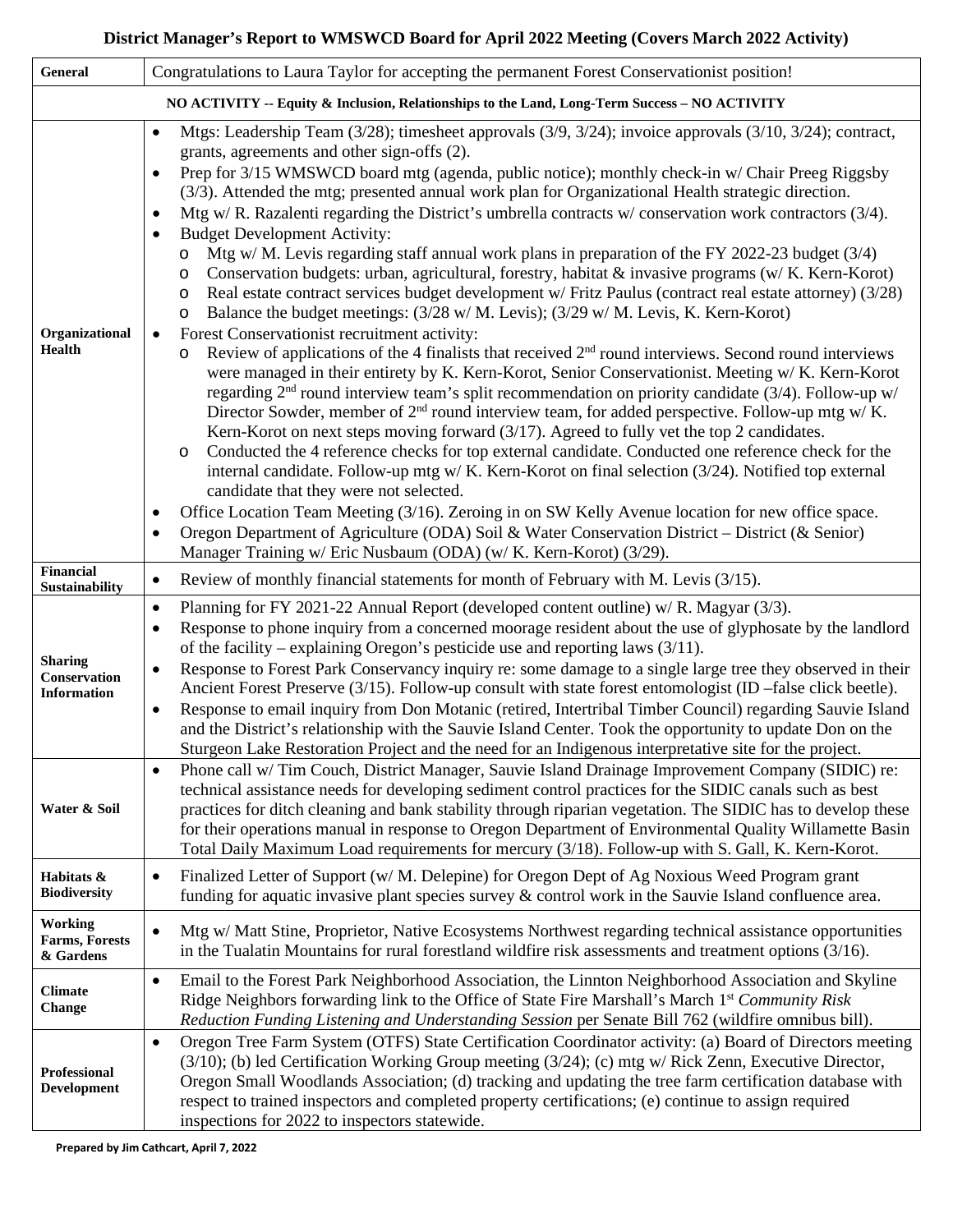## **Michelle Delepine, Invasive Species Program Coordinator March 2022 Staff Report (Mar 4th – Apr 8th 2022)**

| Task                                                                        |                                                                                                                                                                                                                                                                                                                                                                                                                                                                                                                                                                                                                                                                                                                                                                                                                                                                                                                                                                                                                                                                                                                                                                                                                                                                                                                        |
|-----------------------------------------------------------------------------|------------------------------------------------------------------------------------------------------------------------------------------------------------------------------------------------------------------------------------------------------------------------------------------------------------------------------------------------------------------------------------------------------------------------------------------------------------------------------------------------------------------------------------------------------------------------------------------------------------------------------------------------------------------------------------------------------------------------------------------------------------------------------------------------------------------------------------------------------------------------------------------------------------------------------------------------------------------------------------------------------------------------------------------------------------------------------------------------------------------------------------------------------------------------------------------------------------------------------------------------------------------------------------------------------------------------|
| <b>Early</b><br>Detection,<br><b>Rapid</b><br>Response<br>(EDRR)<br>Program | Garlic mustard: Sent over 50 outreach letters, with assistance from Ari and Renee.<br>Completed two contractor crew days and two staff-led treatment days. Areas include<br>Cornelius Pass/Skyline, Upper Balch Creek, and Tryon Creek. With assistance from Randi,<br>completing acceptance paperwork for \$38,372 funded Oregon State Weed Board grant.<br>Coordinating with agency partners and contractors for the upcoming season.                                                                                                                                                                                                                                                                                                                                                                                                                                                                                                                                                                                                                                                                                                                                                                                                                                                                                |
|                                                                             | Wild Chervil & Rough Chervil: Largest infestation to date that was mowed by crews before<br>seeding responded unexpectedly well to treatment. Discovered a patch of rough chervil<br>growing in Tryon Creek and treated it.                                                                                                                                                                                                                                                                                                                                                                                                                                                                                                                                                                                                                                                                                                                                                                                                                                                                                                                                                                                                                                                                                            |
|                                                                             | Spurge laurel: Sent over a dozen outreach letters & received five replies so far. Coordinating<br>with landowners to provide control week of 4/11.                                                                                                                                                                                                                                                                                                                                                                                                                                                                                                                                                                                                                                                                                                                                                                                                                                                                                                                                                                                                                                                                                                                                                                     |
|                                                                             | <b>Ludwigia (water primrose):</b> We submitted a \$27,433 grant request for the ODA Priority<br>Weed Grant. This grant will have an aquatic weed focus with a goal of finding and controlling<br>Ludwigia in and around Sauvie Island and Sturgeon Lake. Funding would go to partners,<br>direct control and boating equipment.<br>Lesser celandine: Completed control of seven high priority sites, including Sauvie Island,                                                                                                                                                                                                                                                                                                                                                                                                                                                                                                                                                                                                                                                                                                                                                                                                                                                                                          |
|                                                                             | Skyline, Healthy Streams site, and Tryon Creek.                                                                                                                                                                                                                                                                                                                                                                                                                                                                                                                                                                                                                                                                                                                                                                                                                                                                                                                                                                                                                                                                                                                                                                                                                                                                        |
| Integrated<br>Pest<br>Management<br>(IPM)<br>Coordination                   | Provided overview of the new regional digitalized weed maintenance calendar to the<br>$\bullet$<br>Clean Water Coalition forum.<br>Participation in Solve Pest Problems Steering Committee meeting.<br>٠<br>Attended Hazard Analysis and Critical Control Point for EDRR training.<br>$\bullet$<br>Led in-office and in-field IPM training to our two seasonal interns.<br>$\bullet$<br>Maintained and organized herbicide equipment in storage and for field use.<br>$\bullet$<br>Applicator license administrative work.<br>$\bullet$<br>Maintained MSDS binders.<br>$\bullet$<br>Collected and tracked herbicide treatment data.<br>$\bullet$<br>Participated in IPM trainings and shared notes pertaining to updates to best<br>$\bullet$<br>management practices with staff, partners and community.<br>Lead on developing & revising best management (BMP) factsheets.<br>Developing BMPs for adding new herbicides to our toolbox.<br>$\bullet$<br>Herbicide storage needs for potential new office space.<br>Provided technical guidance via email & phone to community, residents and others.<br>$\bullet$<br>Forwarded training opportunities to staff and CWMA members.<br>Pursued and tracked additional IPM trainings and communications with partners and<br>staff to improve best management practices. |
| Invasive<br>Partnerships                                                    | 4-County CWMA: Provided Technical & Scientific Review Committee update at March<br>general meeting. Planning August General Meeting. Forwarded discussion notes to tech staff<br>and responded to questions.<br><b>Oregon Invasive Species Council (OISC):</b> Attended Hub Working Group. New website                                                                                                                                                                                                                                                                                                                                                                                                                                                                                                                                                                                                                                                                                                                                                                                                                                                                                                                                                                                                                 |
| Goals 1-6                                                                   | launched with priority invasive species.<br>Tryon Creek Watershed Council: Tabled Trillium Fest April 2nd (spoke to 90 attendees).<br>Coordination with TCWC and Oregon State Parks regarding garlic mustard etc.<br>Western Invasives Network: Coordination of presenting IPM calendar at events.                                                                                                                                                                                                                                                                                                                                                                                                                                                                                                                                                                                                                                                                                                                                                                                                                                                                                                                                                                                                                     |
|                                                                             | PNW_Garlic Mustard Working Group: Provided some curation of listserv.                                                                                                                                                                                                                                                                                                                                                                                                                                                                                                                                                                                                                                                                                                                                                                                                                                                                                                                                                                                                                                                                                                                                                                                                                                                  |
| Safety/Covid                                                                | Completed all safety improvements to GMC work truck. Participation in Safety Committee.                                                                                                                                                                                                                                                                                                                                                                                                                                                                                                                                                                                                                                                                                                                                                                                                                                                                                                                                                                                                                                                                                                                                                                                                                                |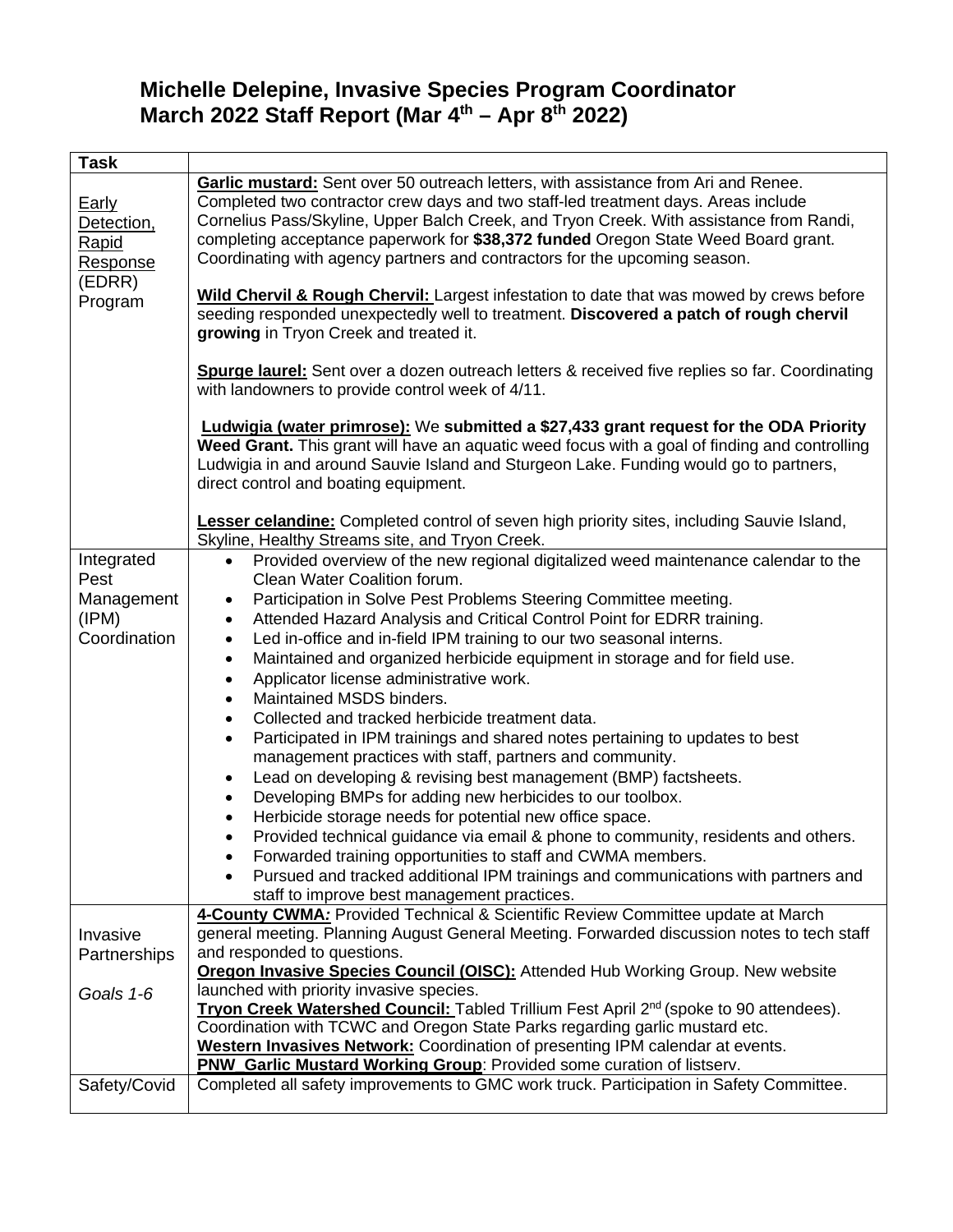| <b>DEI</b>                                                   | Using new DEI best practices for speaking and writing about invasive species.                                                                                                                                                                                                                                                                             |
|--------------------------------------------------------------|-----------------------------------------------------------------------------------------------------------------------------------------------------------------------------------------------------------------------------------------------------------------------------------------------------------------------------------------------------------|
| <b>Technical</b><br>Assistance &<br><b>Presentation</b><br>s | Completed three site visits with landowners. Fielded 16 Phone/email requests. Assisted Laura<br>with Forest Measurements. Presented at Clean Water Coalition.                                                                                                                                                                                             |
| Misc/Admin                                                   | Work Planning; Email Correspondence; Admin paperwork; Intern Application Review; Scope<br>of Work developing/processing; Invoicing Review; Field Supplies Management &<br>maintenance; Landowner correspondence; Partner coordination; Budget Creation; New Office<br>Space considerations & feedback; Supervisory transition; Other District admin needs |
| Meetings (6)                                                 | UERC (3/7-8) & Linnton Mill Tour; 4-County CWMA General Meeting (3/9), Education &<br>Outreach, OISC Working Group (3/15), Hazard Analysis and Critical Control Point training<br>(3/30), Clean Rivers Coalition (3/31), West Side Garlic Mustard Coordination Meeting (4/8)                                                                              |

<sup>•</sup> OAPA- Oregon American Planning Association, CWMA-Cooperative Weed Management Area, EDRR – Early Detection, Rapid Response, ETART – Erosion Threat Assessment Reduction Team, IPM- Integrated Pest Management, NAISMA- North American Invasive Species Management Association, ODA-Oregon Dept of Agriculture, OISC – Oregon Invasive Species Council, ODFW – Oregon Dept of Fish and Wildlife, PNW-IPC (PNW Invasive Plant Council), PSU – Portland State University, SI-Sauvie Island, UMass – University of Massachusetts Amherst, USFS – United States Forest Service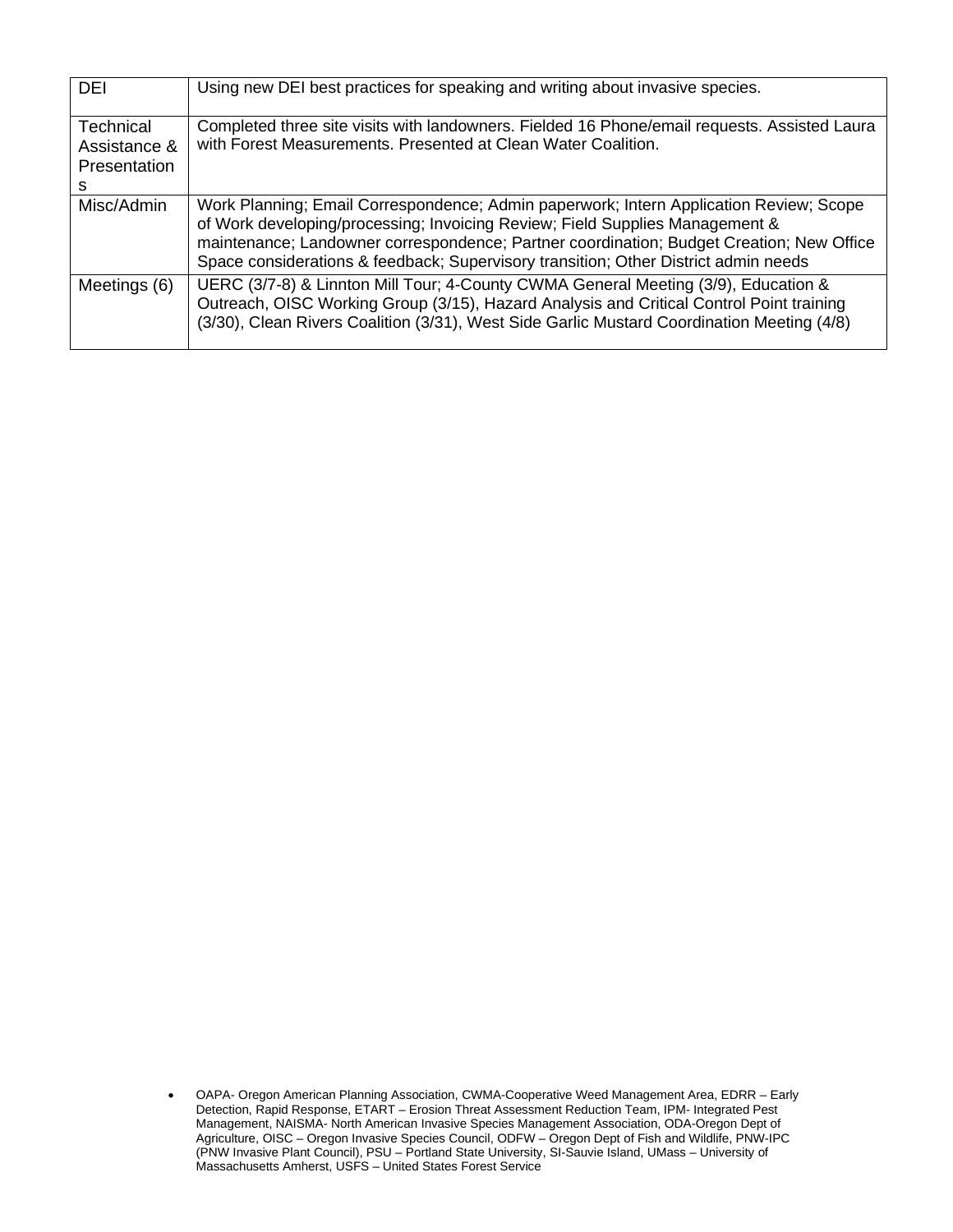# **Scott Gall April Staff Report**

| <b>Task</b>                                         | <b>Explanation</b>                                                                                                                                                                                                                                                                                                                                                                                    |
|-----------------------------------------------------|-------------------------------------------------------------------------------------------------------------------------------------------------------------------------------------------------------------------------------------------------------------------------------------------------------------------------------------------------------------------------------------------------------|
| Diversity, Equity & Inclusion (DEI)                 | Next meeting will be April 12 <sup>th</sup> from 1-3 pm.                                                                                                                                                                                                                                                                                                                                              |
|                                                     | At the meeting there will be an update will be given on diversity in WMSWCD<br>suppliers and related process; discussions on WMSWCD board DEI trainings and<br>Associates Board Director recruitment process; and updates on the DEI related<br>budget request for fiscal year 22-23 and upcoming staff DEI trainings.                                                                                |
| Farms and new landowner<br>contacts<br>SP Goals 1-5 | Moving forward on a project consisting of a total of 14.5 acres. Phase one will start<br>this year as the landowner completes site prep on about 1/2 of that and planting in<br>winter 2023. The plan for phase one is to utilize a OWEB Small grant (application in<br>June) along with landowner funds a possible some other grant funds.<br>Phase 2 would start next summer with planting in 2024. |
|                                                     | I am also now working with Siletz tribe on the preliminary planning for restoring<br>native habitat on a 120 ac property on Sauvie Island.<br>Continued planning on a farm project on three acres on Sauvie Island Road about a<br>mile north of Wapato State Park. Soil health and wildlife exclusion (very heavy deer<br>impacts) practices are slated to go in this spring/summer.                 |
| Site Visits SP Goals 1-5                            | 1 for Ducks unlimited project.                                                                                                                                                                                                                                                                                                                                                                        |
| <b>Sturgeon Lake Restoration</b><br>SP Goal 1 & 3   | Vegetation Maintenance - Spring maintenance is coming later in April.<br>Fish Monitoring - had our first hatchery spring chinook released from Warm Springs<br>National Fish Hatchery on march 9 <sup>th</sup> , 2022 and detected in Dairy Creek once on March<br>$27th$ .                                                                                                                           |
| <b>ODA Grant</b>                                    | Next report incoming                                                                                                                                                                                                                                                                                                                                                                                  |
| SP Goals 1, 2, 4, 5 & 6                             |                                                                                                                                                                                                                                                                                                                                                                                                       |
| Off-Channel Salmon Habitat                          | For once in a very long time, I don't have anything to new to report here. As we learn<br>more about the amphibian underpasses on Highway 30, I will try to summarize here.                                                                                                                                                                                                                           |
| Soil Health                                         | Soil School kicked off on Tuesday, April 5 <sup>th</sup> at 6 pm with 94 individual attendees.<br>Continues every Tuesday and Thursday thru April.                                                                                                                                                                                                                                                    |
| <b>OWEB Small Grant Team</b>                        | We have a full \$100K and applications can now be submitted. No applications as of<br>yet.                                                                                                                                                                                                                                                                                                            |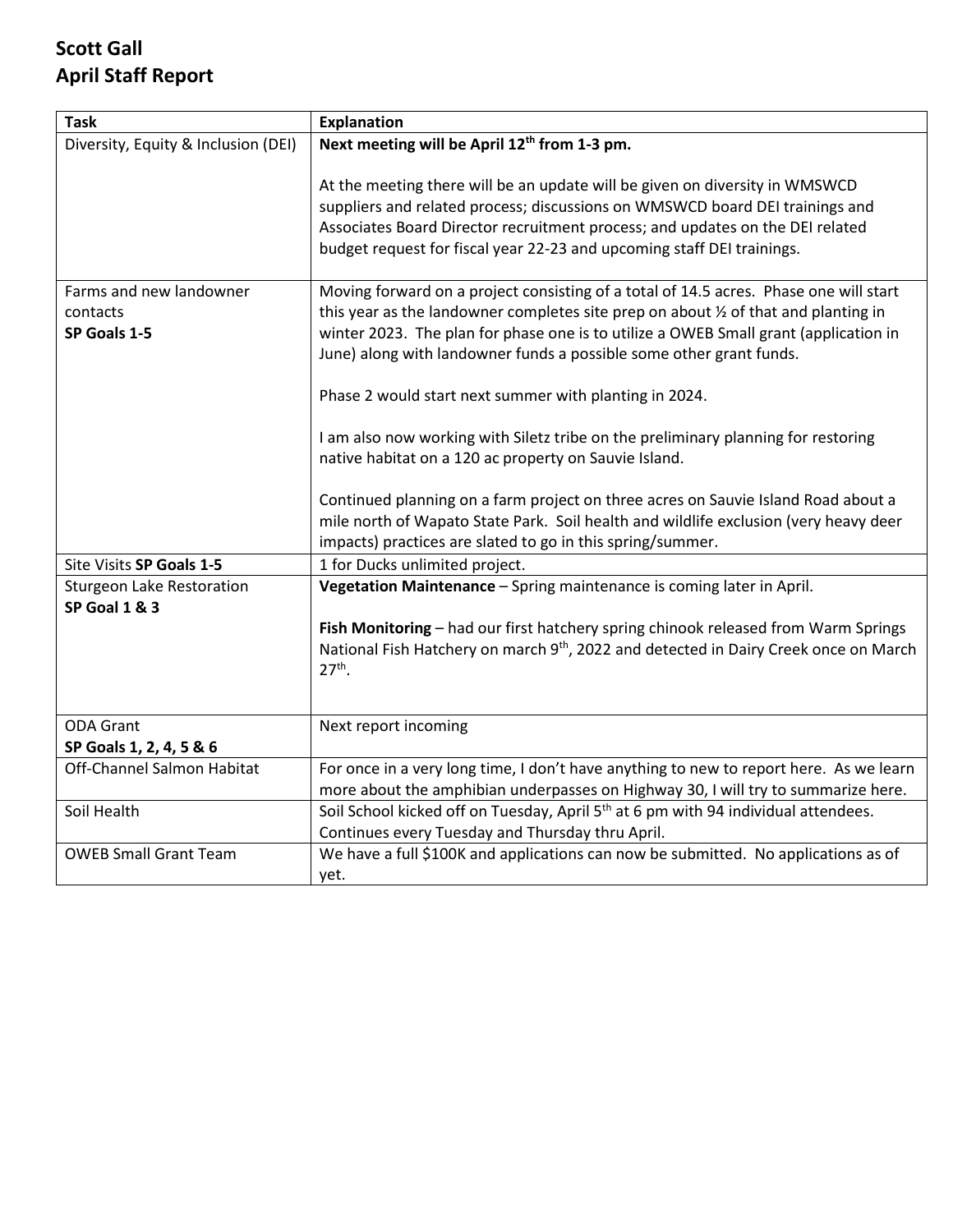### **Kammy Kern-Korot, WMSWCD Senior Conservationist Staff Report for December 15, 2021 – April 15, 2022**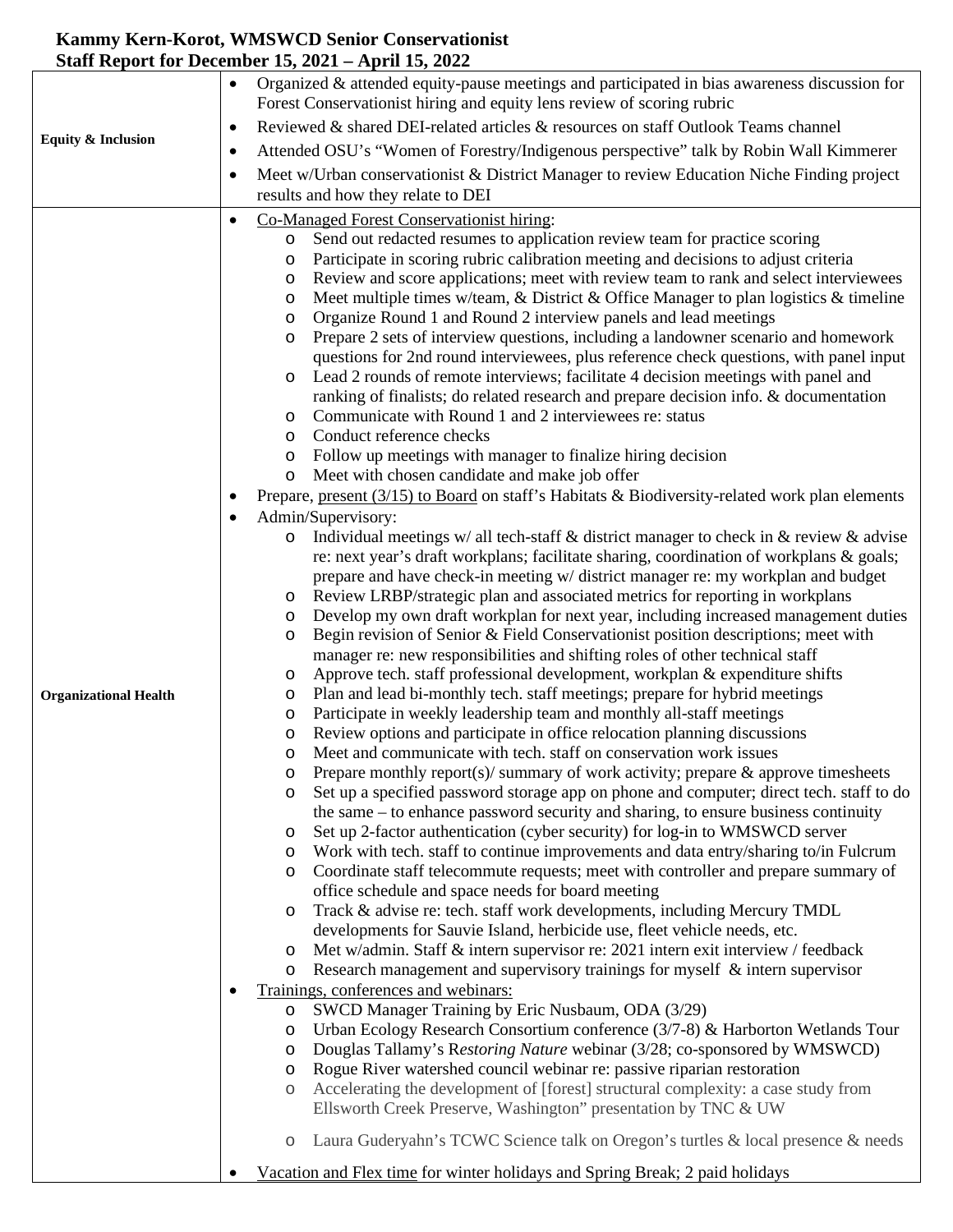| <b>Sharing Conservation</b><br><b>Information</b><br>Water & Soil<br>Habitats & Biodiversity<br><b>Working Farms, Forests &amp;</b><br>Gardens<br><b>Climate Change</b><br><b>Relationships with the Land</b><br><b>Long-Term Success</b> | Healthy Streams Program (HSP) and Special Habitat (SH) sites:<br>Ongoing program planning $\&$ management, including contractor communication,<br>$\circ$<br>fiscal oversight and technician support; updated scopes of work & budgets<br>Prioritized and directed spring weed control by contractor<br>$\circ$<br>Planning w/SBWC & contractor for more tree protection from beaver browse on<br>$\circ$<br>McCarthy Creek; prepared budget and scope of work items<br>Updated conservation plan for one new small McCarthy Creek project and met via<br>$\circ$<br>phone with landowner<br>Lower McCarthy Creek Wetland Reserve Easement site:<br>Planned & directed nursery delivery, storage & planting of 10,500 riparian &<br>$\circ$<br>wetland trees & shrubs in Feb, incl. wetland restoration areas that are part of project<br>w/partner CREST. Did site visits to prepare $\&$ execute planting; refined budget $\&$<br>contractor work scopes.<br>Directed first spring weed treatment (early April) by vegetation contractor; oriented<br>$\circ$<br>new project-lead to the site and scope of work.<br>Installation of 2 new bridges to replace culverts and improve hydrologic connectivity<br>$\circ$<br>to wetland areas was completed<br><b>OWEB-funded Gilbert canal riparian, forest and oak savanna project: Ongoing tech.</b> assistance<br>to landowner. Planned & directed final site preparation & winter planting of 750 trees $\&$<br>shrubs; did site visits, contractor & nursery coordination; refined budgets & work scope.<br>Oak CIS Project in upper Abbey Cr. Watershed: Plan final stages of project, including thinning<br>work and re-planting, and prepare budget, in collaboration w/the Forest Conservationist<br>Other Special Habitat Projects (on Sauvie Island):<br>Did site visit & 2 planning meetings $w/$ partner Ducks Unlimited & land manager for a<br>O<br>project on 2+ properties; worked w/Rural Conservationist to develop project budget<br>Coordinated with staff of tribe interested in Sauvie Island property for cultural use and<br>$\circ$<br>with Rural/Soil Conservationist for project planning<br><b>Additional Technical Assistance:</b><br>Sent multiple resources to landowner on Abbey Creek tributary stream interested in<br>$\circ$<br>riparian restoration, mitigation for home-building<br>Did research & follow-up to multiple inquiries from residents of a Mulrnomah<br>$\circ$<br>Channel moorage, e.g., local groundwater; refreshed skills in GIS and prepared map<br>Sauvie Island landowner w/wildlife habitat tax deferral re: county tax assessor inquiry<br>$\circ$<br>Respond to McCarthy landowner re: protecting trees from beaver browse<br>$\circ$<br>Review, provide comments on mercury pollution TMDL plan template from SIDIC<br>Other Sharing of Conservation Info/Education & Outreach:<br>Post photos, content to Teams channel for social media; share event info. and articles<br>$\circ$<br>Edit e-article on the aquatic invasive plant <i>ludwigia</i><br>O<br>Suggest edits and corrections of WMSWCD website<br>O<br>Meet with communications staff, etc. re: statewide wetlands project award<br>$\circ$<br>Assist w/ outreach/communications work-planning for FY22-23<br>$\circ$<br>Provide outreach for Soil School and share bio-char resources w/partner ecologists<br>$\circ$ |
|-------------------------------------------------------------------------------------------------------------------------------------------------------------------------------------------------------------------------------------------|--------------------------------------------------------------------------------------------------------------------------------------------------------------------------------------------------------------------------------------------------------------------------------------------------------------------------------------------------------------------------------------------------------------------------------------------------------------------------------------------------------------------------------------------------------------------------------------------------------------------------------------------------------------------------------------------------------------------------------------------------------------------------------------------------------------------------------------------------------------------------------------------------------------------------------------------------------------------------------------------------------------------------------------------------------------------------------------------------------------------------------------------------------------------------------------------------------------------------------------------------------------------------------------------------------------------------------------------------------------------------------------------------------------------------------------------------------------------------------------------------------------------------------------------------------------------------------------------------------------------------------------------------------------------------------------------------------------------------------------------------------------------------------------------------------------------------------------------------------------------------------------------------------------------------------------------------------------------------------------------------------------------------------------------------------------------------------------------------------------------------------------------------------------------------------------------------------------------------------------------------------------------------------------------------------------------------------------------------------------------------------------------------------------------------------------------------------------------------------------------------------------------------------------------------------------------------------------------------------------------------------------------------------------------------------------------------------------------------------------------------------------------------------------------------------------------------------------------------------------------------------------------------------------------------------------------------------------------------------------------------------------------------------------------------------------------------------------------------------------------------------------------------------------------------------------------------------------------------------------------------------------------------------------------------------------------------------------------------------------------------------------------------|
|                                                                                                                                                                                                                                           | Exchange info. w/ODFW re: ludwigia, knotweed & woolgrass on Lower McCarthy<br>$\circ$<br>Partnerships: Meet w/SBWC staff & Rural Conservationist to plan adoption of water quality<br>monitoring work in McCarthy, Miller & Crabapple Creeks by SBWC; provide earlier results<br>and background info. on earlier partnership activity for new SBWC Coordinator<br>Climate change:<br>٠<br>Above work helps mitigate climate change by restoring plants that provide cooling and<br>O<br>carbon sequestration                                                                                                                                                                                                                                                                                                                                                                                                                                                                                                                                                                                                                                                                                                                                                                                                                                                                                                                                                                                                                                                                                                                                                                                                                                                                                                                                                                                                                                                                                                                                                                                                                                                                                                                                                                                                                                                                                                                                                                                                                                                                                                                                                                                                                                                                                                                                                                                                                                                                                                                                                                                                                                                                                                                                                                                                                                                                                     |
| <b>Financial Sustainability</b>                                                                                                                                                                                                           | provide resources to intern for development of a climate lens for the district; meet to<br>$\circ$<br>share ideas and provide feedback<br>Respond to TNC survey re: riparian reforestation and carbon sequestration benefits<br>O<br>Do related reading and pursue and/or attend training related to climate change<br>O<br>Finalize & submit OWEB grant reimbursement request for Sauvie Is. habitat project and<br>facilitate pass-through payment to landowner<br>Coordinate submission of invoice to CREST for \$30,000 for this year's planting and future<br>$\bullet$                                                                                                                                                                                                                                                                                                                                                                                                                                                                                                                                                                                                                                                                                                                                                                                                                                                                                                                                                                                                                                                                                                                                                                                                                                                                                                                                                                                                                                                                                                                                                                                                                                                                                                                                                                                                                                                                                                                                                                                                                                                                                                                                                                                                                                                                                                                                                                                                                                                                                                                                                                                                                                                                                                                                                                                                                     |
|                                                                                                                                                                                                                                           | vegetation management on Lower McCarthy                                                                                                                                                                                                                                                                                                                                                                                                                                                                                                                                                                                                                                                                                                                                                                                                                                                                                                                                                                                                                                                                                                                                                                                                                                                                                                                                                                                                                                                                                                                                                                                                                                                                                                                                                                                                                                                                                                                                                                                                                                                                                                                                                                                                                                                                                                                                                                                                                                                                                                                                                                                                                                                                                                                                                                                                                                                                                                                                                                                                                                                                                                                                                                                                                                                                                                                                                          |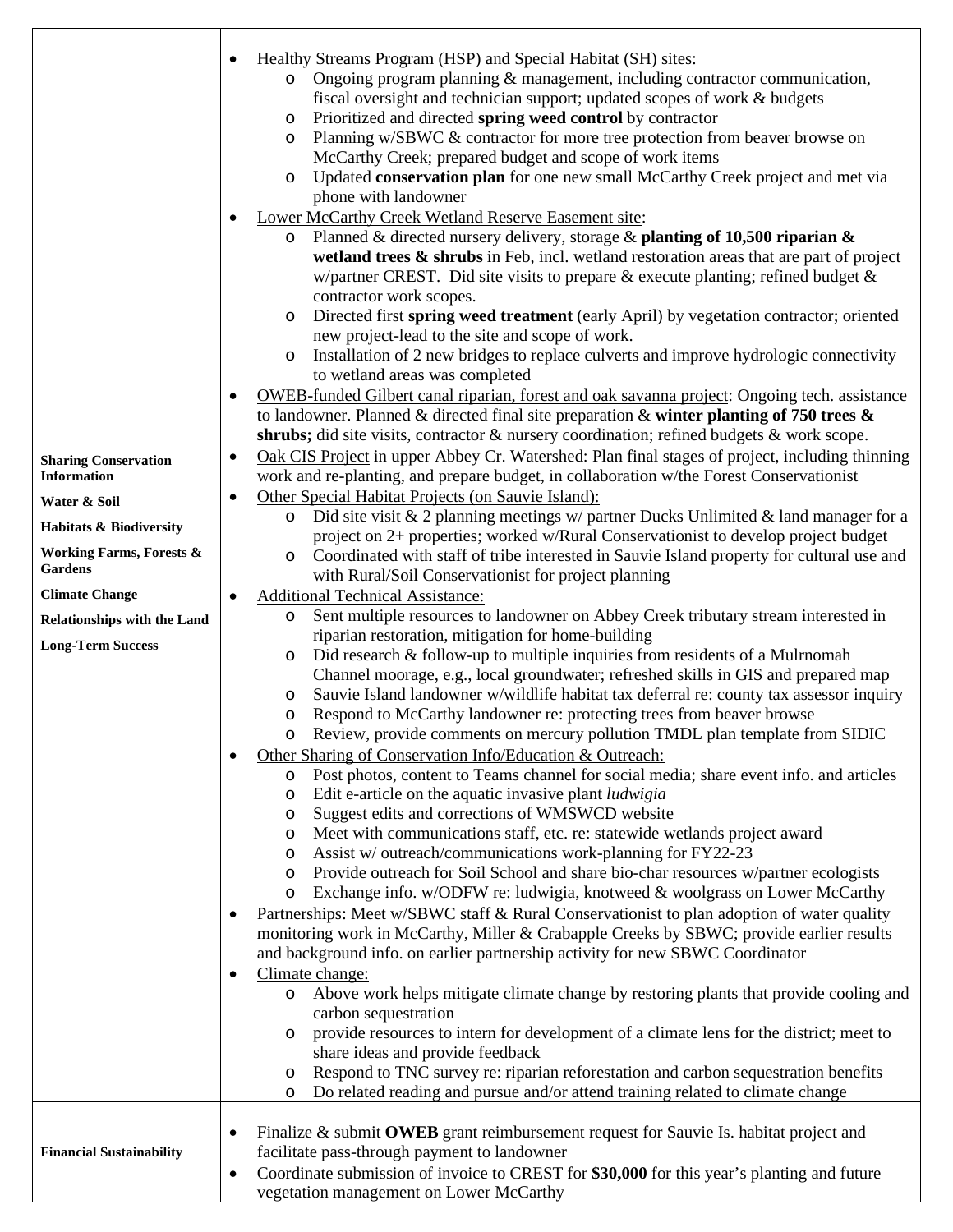|                                  | Coordinate workplan development and completion of <b>partner funding request by SBWC</b> for<br>FY 22-23 and first reimbursement for the current fiscal year                                                                                                                   |
|----------------------------------|--------------------------------------------------------------------------------------------------------------------------------------------------------------------------------------------------------------------------------------------------------------------------------|
|                                  | Prepare end-of-year spending projection for habitat programs; coordinate w/fiscal staff<br>Work with all tech. staff on their program budgets for next fiscal year and ending balances                                                                                         |
|                                  | Meet w/manager $\&$ controller to finalize conservation program budget request $\&$ decide on<br>needed reductions; review budget details and participate in additional meeting with Board<br>treasurer to prepare for public budget committee meeting                         |
|                                  | Review and approve nursery and contractor invoices; troubleshoot erroneous payment<br>Plan staff use of City of Portland plant cooler and coordinate subsequent payment of invoice<br>Review tech. staff credit card purchases; approved training costs and budget adjustments |
| NRCS project/NACD<br>grant match | Prepare, submit and approve expense reimbursement requests<br>NRCS WRE & Oak CIS project hours: 40                                                                                                                                                                             |

*Strategic Directions:* **1) Equity & Inclusion, 2) Organizational Health, 3) Financial Sustainability, 4) Sharing Information, 5) Water and Soil, 6) Habitats and Biodiversity, 7) Working Farms, Forests and Gardens, 8) Climate Change, 9) Relationships with the Land, 10) Long-Term Success** 

## **Acronyms:**

| BPA: Bonneville Power Administration                         |                                                                      |
|--------------------------------------------------------------|----------------------------------------------------------------------|
| CIS: Conservation Implementation Strategy                    | CSWCD: Clackamas Soil & Water Conservation District                  |
| <b>CREST: Columbia River Estuary Study Task Force</b>        | <b>CWMA: Cooperative Weed Management Area</b>                        |
| DEI: Diversity, Equity & Inclusion                           | DEQ: (Oregon) Department of Environmental Quality                    |
| EDRR: Early Detection Rapid Response [of invasive species]   | <b>EMSWCD: East Multnomah Soil &amp; Water Conservation District</b> |
| HSP: Healthy Streams Program                                 | <b>HOA: Home Owner Association</b>                                   |
| NACD: National Association of Conservation Districts         | NRCS: Natural Resource Conservation Service                          |
| <b>ODA: Oregon Department of Agriculture</b>                 | OSHA: Oregon Occupational Safety & Healthy                           |
| <b>OWRD: Oregon Water Resources Department</b>               | SBWC: Scappoose Bay Watershed Council                                |
| SIDIC: Sauvie Island Drainage Improvement Company            | T.A.: Technical Assistance                                           |
| <b>THPRD: Tualatin Hills Parks &amp; Recreation District</b> | TMDL: Total Maximum Daily Load (DEQ pollution allowance)             |
| TNC: The Nature Conservancy                                  | TSWCD: Tualatin Soil & Water Conservation District                   |
| WRE: Wetland Reserve Easement                                |                                                                      |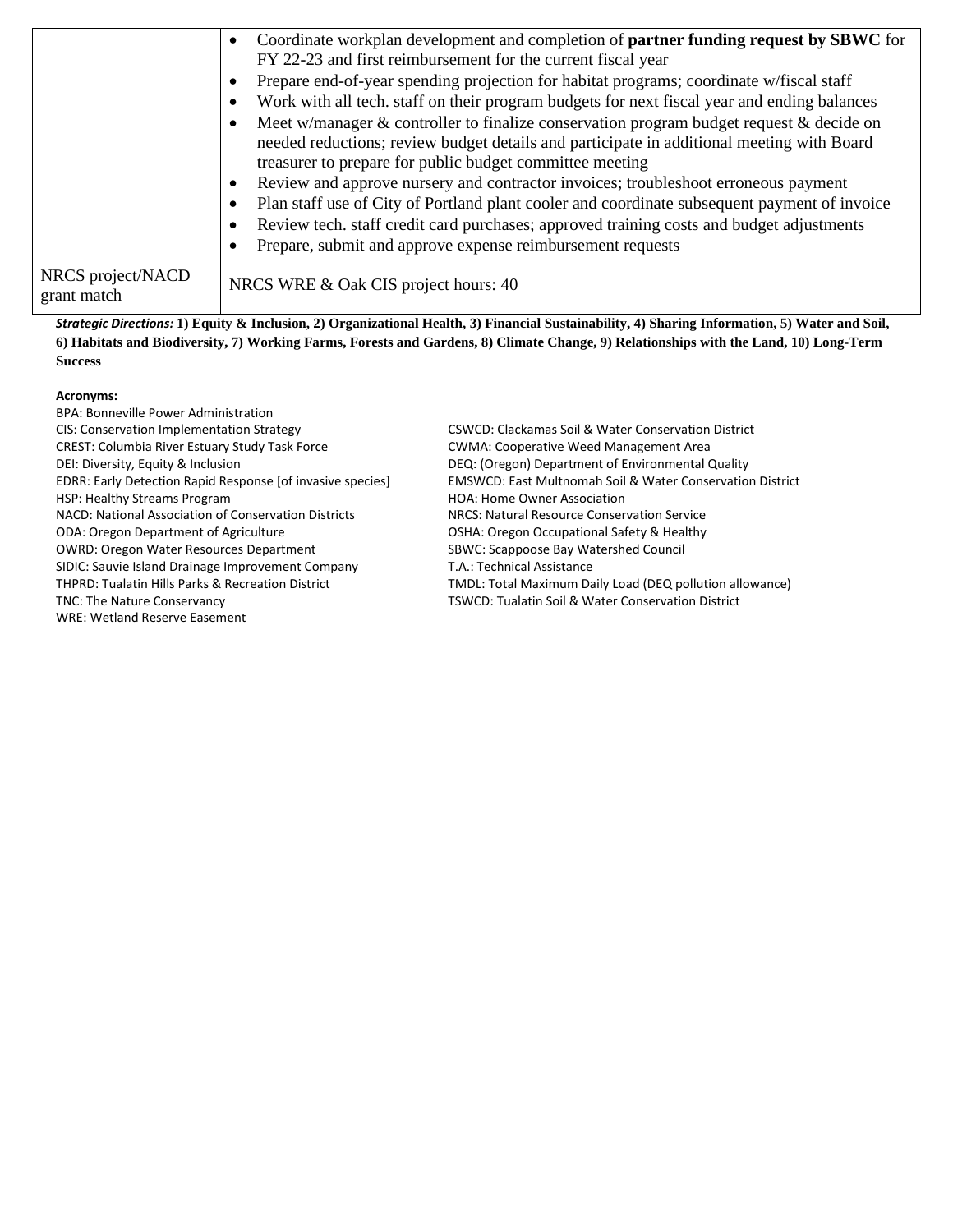#### **Fiscal & Administration Report (Levis and Razalenti) Staff Report for Board (covers March 2022 activity)**

| Fiscal & Admin Annual Work Plan                                                                                                                                                                                                                                            | <b>Status This Month</b>                                                                                                                                                                                                                                                                                                                                                                                                                                                                                                                                                                                                                                                    |
|----------------------------------------------------------------------------------------------------------------------------------------------------------------------------------------------------------------------------------------------------------------------------|-----------------------------------------------------------------------------------------------------------------------------------------------------------------------------------------------------------------------------------------------------------------------------------------------------------------------------------------------------------------------------------------------------------------------------------------------------------------------------------------------------------------------------------------------------------------------------------------------------------------------------------------------------------------------------|
| items relevant to this month                                                                                                                                                                                                                                               |                                                                                                                                                                                                                                                                                                                                                                                                                                                                                                                                                                                                                                                                             |
| Manage Accounting and Finances to<br>maximize efficiency and<br>effectiveness                                                                                                                                                                                              | Completed monthly processing and reporting of A/P, A/R, Time sheets, Payroll, PERS, credit cards, banking,<br>taxes, insurance. System updates. Personnel updates. Vendor coordination and follow-ups. Regular invoice<br>and timesheet approvals; Monthly reconciliations and Financial Statements.<br>Continuing transition to external bookkeeping service for routine monthly processing tasks.                                                                                                                                                                                                                                                                         |
| Manage Human Resources and<br>Benefits, ensuring District in<br>compliance with all labor laws and<br>regulations regarding personnel<br>files, employee handbook, benefits,<br>retirement plans, recruiting, hiring,<br>onboarding, termination<br>Manage development and | Assisted with hiring tasks and/or preparation for onboarding as applicable for Seasonal Conservationist, Field<br>& GIS Interns, and Forest Conservationist.<br>Reviewing options for health plan renewals.<br>Reviewing and monitoring budget versus actual results to date for FY22.                                                                                                                                                                                                                                                                                                                                                                                      |
| submission of District Budget,<br>ensuring that all local, state and<br>federal standards and laws met;<br>staff, board and public participate                                                                                                                             | Continuing to evaluate performance measures used in budget document, long-range business plan and<br>annual report.<br>Coordinating activity per budget calendars for FY23, meetings to evaluate needs, etc.<br>Gathering data from staff for FY23 annual budget & preparing documents for Budget Committee meeting                                                                                                                                                                                                                                                                                                                                                         |
| Support Board of Directors as<br>needed (minutes, public meeting<br>announcements, board package,<br>policies) ensuring compliance with<br>all public meeting laws and relevant<br><b>Oregon Revised Statutes</b>                                                          | Prepared and/or reviewed all meeting materials for monthly meeting, coordinating with all relevant staff and<br>board members (agenda, Treasurer's Report, consolidated staff and DEI reports, prior month's minutes,<br>resolutions and policies as applicable, etc.).                                                                                                                                                                                                                                                                                                                                                                                                     |
| Manage grant administration and<br>reporting & contracting                                                                                                                                                                                                                 | Reporting on all accounting and tracking for regular grant submissions (ODA TALMA, OSWB and OWEB small<br>grants reporting, and National Assoc. of Conservation Districts Technical Grant).<br>Reviewing expiring umbrella contracts with conservation vegetation contractors, amendments, etc.                                                                                                                                                                                                                                                                                                                                                                             |
| Manage Office and General Admin<br>area (office equipment, vehicles,<br>systems, files, reception duties, mail<br>distribution, scheduling, etc.) to<br>ensure all areas related to office<br>functioning optimally and safety<br>considerations are prioritized           | Continuing to coordinate staff needs (technology, communications, systems and processes, etc.) to ensure<br>effectiveness and efficiency while remote working (due to COVID 19 office closure).<br>Continuing coordinating postal mail pickup and distribution, Meadowscaping Handbook orders & various<br>other general office duties.<br>Continuing COVID-19 safety updates to office at Montgomery Park (when staff need to be in the office) and<br>field vehicles.<br>Participating in ongoing evaluation of office needs and follow-up with property manager.<br>Continuing to evaluate options for office lease renewal or relocation & discussing with office team. |
| Support Communications and<br>Outreach efforts                                                                                                                                                                                                                             | Assisting with planning for BCP adoption, planning for website redesign, newsletter proofing as necessary.                                                                                                                                                                                                                                                                                                                                                                                                                                                                                                                                                                  |
| Plan/Chair/Lead/Coordinate/Particip<br>ate in relevant District meetings<br>(Staff, DEI, Safety, Leadership, Office<br>Team, Annual)                                                                                                                                       | Providing assistance in organizing/planning and participating in all Staff Meeting (including safety committee<br>meetings), Leadership Team meetings, Board Chair check-ins, DEI Committee, DEI-focused voluntary<br>discussion for staff, and relevant tech staff meetings, office team meeting.<br>Safety Committee: meeting preparation, Chaired quarterly meeting, took notes, action item tracking                                                                                                                                                                                                                                                                    |
| Plan/Coordinate/Participate in<br>external meetings and events (WHA<br>Insurance, SDAO, Property Manager,<br>Cogent IT, ADP, GFOA, TSCC, TCWC,<br>Legal, etc.)                                                                                                             | Consulting with Cogent IT regarding cabling, infrastructure needs, server requirements, etc. related to new<br>office space.                                                                                                                                                                                                                                                                                                                                                                                                                                                                                                                                                |
| Training / Workshops / Conferences<br>(SDAO, OACD, CONNECT, Prof. Org)                                                                                                                                                                                                     | Attending as able monthly SDAO safety webinars first Thursday of every month & other management<br>training.                                                                                                                                                                                                                                                                                                                                                                                                                                                                                                                                                                |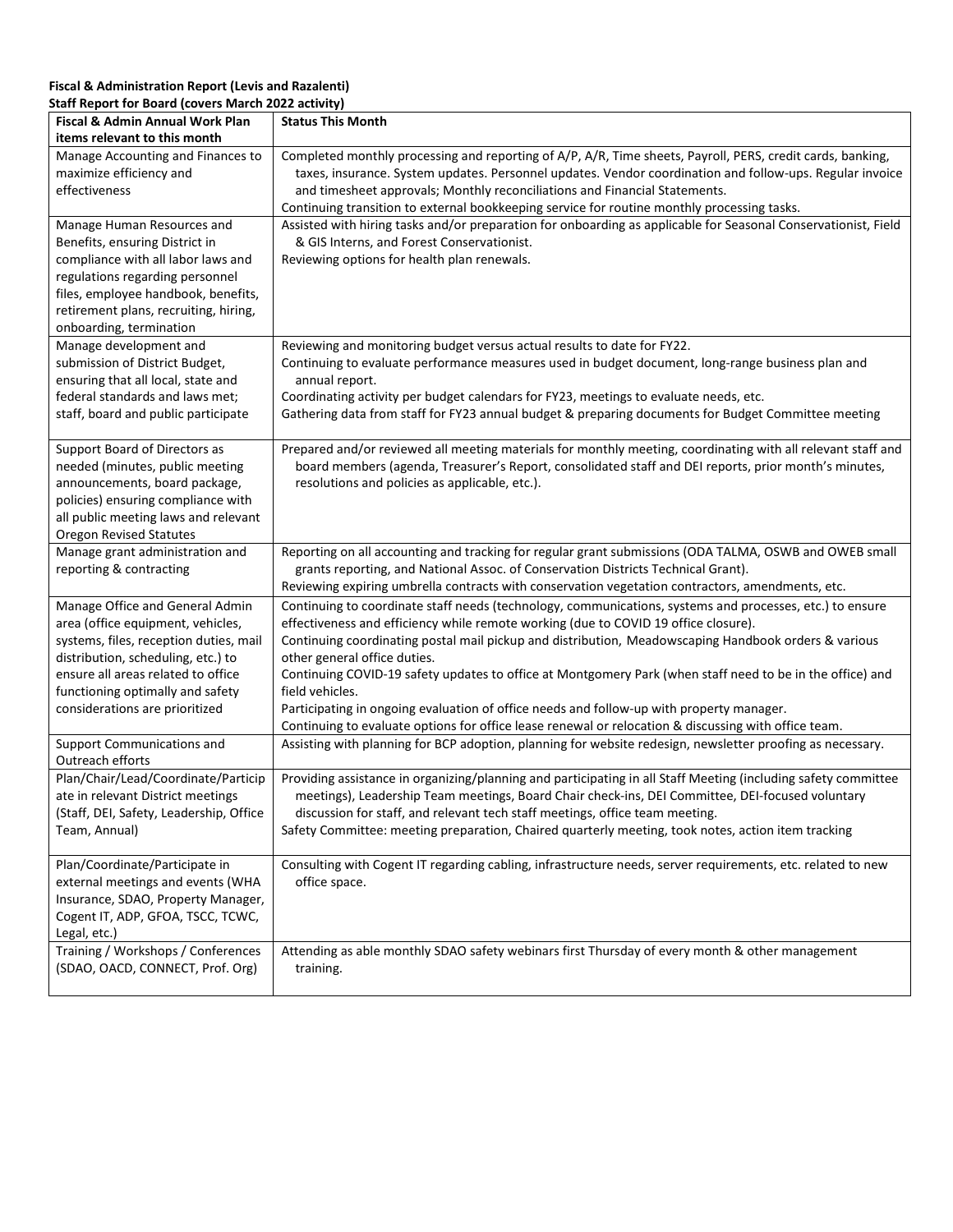#### **Mary Logalbo, Urban Conservationist March 2022 Highlights (for April Meeting)**

| Urban               | Lewis & Clark<br>Continued work with Lewis & Clark environmental engagement                       |
|---------------------|---------------------------------------------------------------------------------------------------|
| <b>Conservation</b> | College<br>students. These students have completed a survey and mapped areas                      |
|                     | of historically found invasive plant infestations, are helping to install                         |
|                     | boot brush stations, and advocating for land maintenance follow-up                                |
|                     | <b>HEALTHY</b><br>needs they find through their survey work. They've also organized a             |
|                     | <b>DEMOCRACY</b><br>student debate on invasive species delivered through Healthy                  |
|                     | Democracy (a US-based nonpartisan nonprofit that designs and coordinates innovative               |
|                     | deliberative democracy programs).                                                                 |
|                     |                                                                                                   |
|                     | Worked with the West Willamette Restoration Partnership chairs to design a member                 |
|                     | survey to help inform the partnership's direction moving forward.                                 |
|                     |                                                                                                   |
|                     | Hosted a successful Tryon Creek Watershed Wide Event site at Lewis & Clark on March               |
|                     | 12 <sup>th</sup> – we installed 125 native plants and freed 50 trees from ivy with 30 volunteers. |
|                     |                                                                                                   |
|                     | Worked with a long-time restoration partner and community of faith to co-sponsor a                |
|                     | Douglas Tallamy presentation. This partner is only asking we help publicize for the               |
|                     | event. The free Restoring Nature webinar, open to all, was held on March 23rd and had             |
|                     | over 300 participants!                                                                            |
|                     |                                                                                                   |
|                     | Conducted 4 site visits and crafting conservation plans for the same.                             |
|                     |                                                                                                   |
|                     | Toured the completed Boones Ferry Crossing project (BES                                           |
|                     | Staff Lead Anil Devnani pictured left). WMSWCD had a                                              |
|                     | long-standing partnership with BES and TCWC at this site.                                         |
|                     | The District helped create plans for all participating private landowners                         |
|                     | and provided cost share to have SOLVE and BES Reveg Crews help                                    |
|                     | restore areas up and downstream of the newly installed bridge (which                              |
|                     | replaced a culvert that was impassable to fish).                                                  |
|                     | Crafted urban and education budgets to align with my work plan.                                   |
| <b>Climate</b>      | Worked with Emma to develop a climate change presentation                                         |
| Change              | Portland State<br>for the UERC Symposium that summarizes compiled research                        |
|                     | thus far. Assisted in research and locating of sources. Helped                                    |
|                     | convene a tech staff meeting to review and provide input on research findings.                    |
|                     | Continued weekly check-ins. Participated in a check-in with FPC's climate intern.                 |
|                     |                                                                                                   |
|                     | Participated in a Wildfire Risk Reduction portland partners meeting with Parks, FPC, and          |
|                     | Portland Fire & Rescue.                                                                           |
| <b>Education</b>    | Participated in the last 2 discussion groups and worked with<br>.                                 |
| Programming         | contractors to complete the Education Program Niche Finding                                       |
|                     | project final report. Developed a workplan and budget in                                          |
|                     | alignment with key findings.<br>GARDEN                                                            |
|                     |                                                                                                   |
|                     | Worked with EMSWCD and NRCS staff to rank and nominate a NRCS Portland People's                   |
|                     | Garden. After review of the criteria developed, we moved forward Our Village Garden.              |
|                     | This garden will be awarded \$26K.                                                                |
|                     |                                                                                                   |
|                     | Executed a new school garden grant agreement and two demonstration garden                         |
|                     | agreements. One garden, a new community garden, will help provide fresh food and                  |
|                     | garden access to a homeless shelter downtown.                                                     |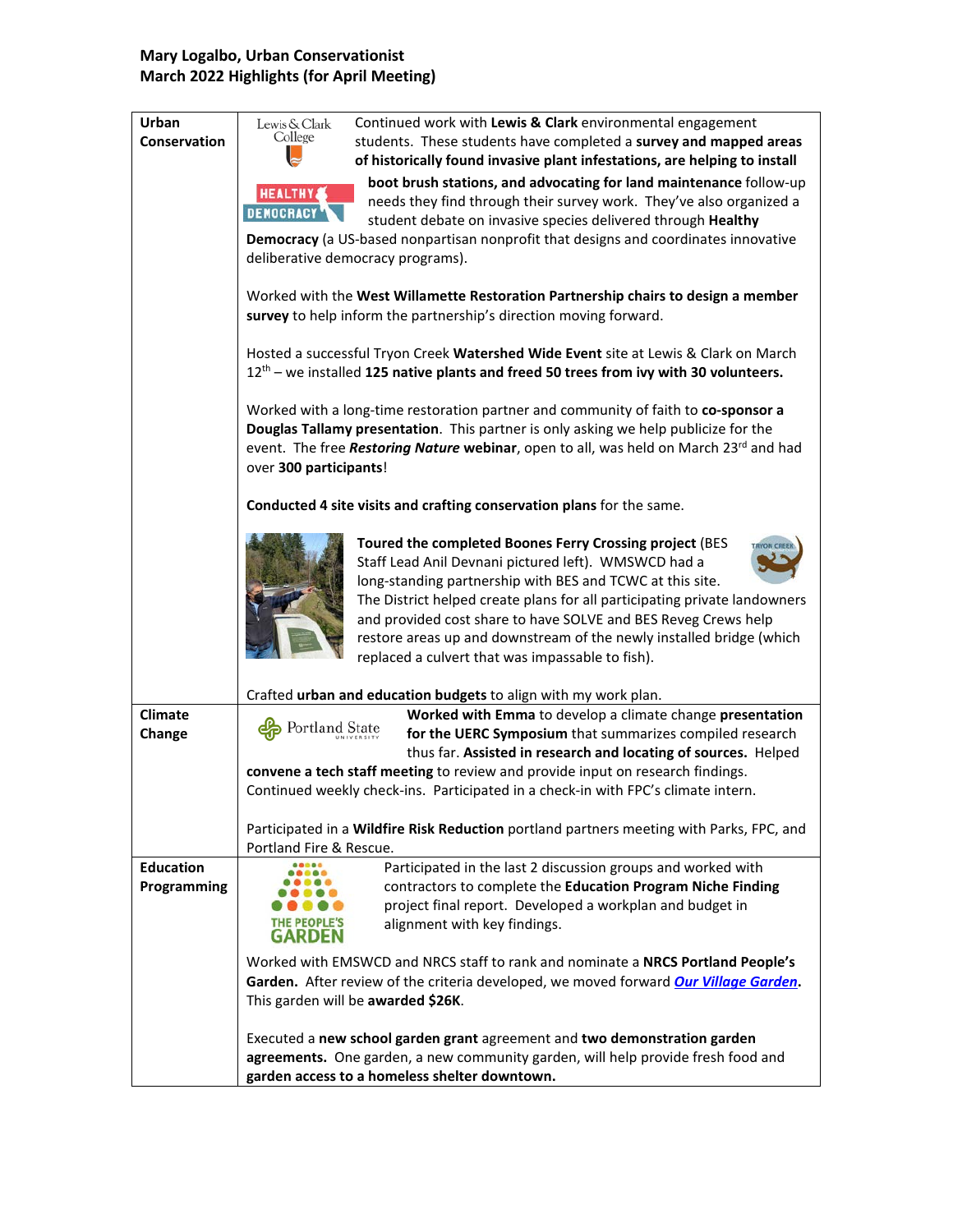| <b>DEI</b>           | Had a Sturgeon Lake check-in with Confluence's Courtney Yilk and learned they don't                                                                                                                   |  |
|----------------------|-------------------------------------------------------------------------------------------------------------------------------------------------------------------------------------------------------|--|
|                      | have capacity to partner with us on the interpretive signage/artwork project that we'd                                                                                                                |  |
|                      | approached them about and received good guidance on how we mght move forward in<br>moving this project forward.                                                                                       |  |
|                      | Worked with Laura Guderyahn to complete the Urban Ecology Social Justice book draft<br>outline for the chapter we are co-authoring spotlighting a case study of our<br>organizations' equity efforts. |  |
|                      | Scheduled a meeting with EMSWCD staff to discuss <b>diverse suppliers</b> issues.                                                                                                                     |  |
| <b>Long Range</b>    | Helped review and provide input on how to integrate LRBP tactics and performance                                                                                                                      |  |
| <b>Business Plan</b> | measures into annual workplanning and board presentation formats.                                                                                                                                     |  |
|                      |                                                                                                                                                                                                       |  |
|                      | Pinned down participants (District Manager, DEI Co-Chair, and Board Chair) and date                                                                                                                   |  |
|                      | (4/27) for the the District advisory committee planning team to help provide input on<br>what the committee focus will be, committee makeup, and recruitment.                                         |  |
| Other                | Helped with <b>eNewsletter stories</b> (wildfire risk reduction & climate change lens).                                                                                                               |  |
|                      |                                                                                                                                                                                                       |  |
|                      | Crafted & delivered Board presentation for Climate Change Strategic Direction for FY                                                                                                                  |  |
|                      | 2022-23 and met with Jim and Kammy.                                                                                                                                                                   |  |
|                      | Attended the Urban Ecology Research Consortioum (UERC) Symposium.                                                                                                                                     |  |
|                      |                                                                                                                                                                                                       |  |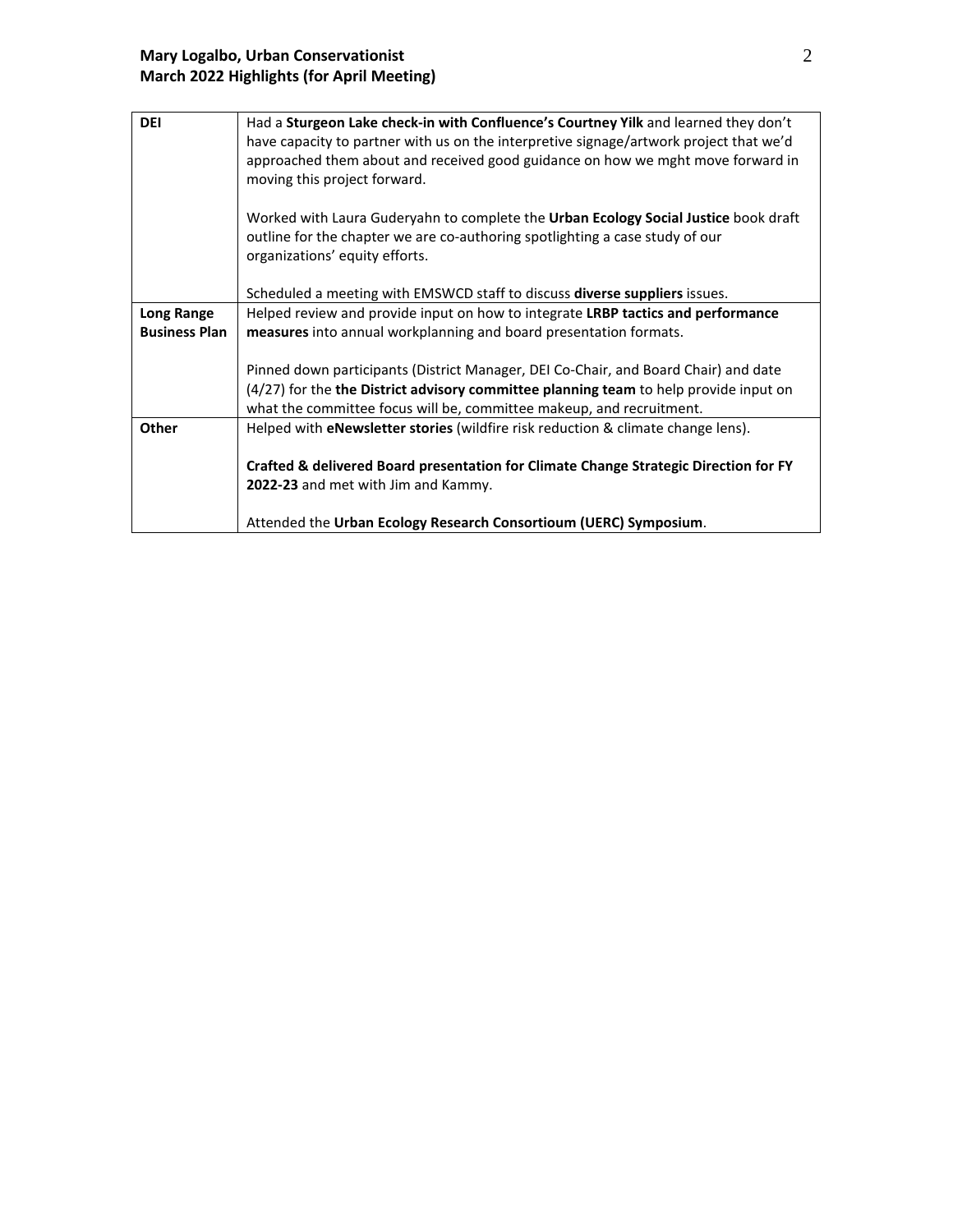#### **Renee Magyar, Communications & Outreach Manager --- April 2022 Board Meeting Staff Report (Covers March 2022)**

| <b>Strategic Direction</b>      | <b>Explanation</b>                                                                          |
|---------------------------------|---------------------------------------------------------------------------------------------|
| <b>EQUITY AND INCLUSION</b>     | • Annual budget request for Communications (includes DEI Committee requests)                |
|                                 | Promoted Portland Audubon Nature Night talk with Gabe Sheoships: State of                   |
|                                 | Western Organizations working on Indigenous landscapes                                      |
| <b>ORGANIZATIONAL HEALTH</b>    | • Business Continuity Plan: research long distance radios vs. satellite communicators;      |
|                                 | provide info to Ops team about Zoleo sat com devices                                        |
|                                 | Annual work planning: Prepare Strategic Direction 4 notes and presentation slides           |
|                                 | for board meeting presentation, compile SD4 activities from all staff work plans;           |
|                                 | format final work plan PowerPoint presentation; present SD4 to Board at March               |
|                                 | board meeting; Post AWP PPT to website                                                      |
|                                 | Misc: continue research and co-planning for password storage software with Office           |
|                                 | Manager; mask policy review; work with Cogent to troubleshoot internet                      |
|                                 | connectivity issue in office; order web cam and keyboard; collect t-shirts, hats,           |
|                                 | safety signs and vests for interns                                                          |
|                                 | Monthly: All-Staff, Tech Staff, Leadership Team, Board of Director meetings; Staff          |
|                                 | report; timesheets; invoicing; expenses                                                     |
| <b>SHARING CONSERVATION</b>     | • Produce/coordinate written/photo content for distribution via                             |
| <b>INFORMATION</b>              | website/newsletter/social media: edit bigleaf maple syrup guest blog article;               |
|                                 | coordinate climate change internship blog; edit intern introduction bios for blog;          |
|                                 | take photos and info gather for Springville Firewise project article; Ludwigia article;     |
|                                 | draft back-up District Manager letter for newsletter                                        |
|                                 | Meadowscaping Handbook: work with website developer to add discount coupon                  |
|                                 | to order form payment system and other form updates; update coupon                          |
|                                 | information on discount request form page; coordinate Stripe login for web                  |
|                                 | developer; test order form and receipt confirmation; troubleshoot duplicate                 |
|                                 | orders; fill orders; update tracking tool; document updated system for staff use            |
|                                 | Annual Report: update planning calendar for 2021-2022 report; check-in meeting              |
|                                 | with District Manager to confirm report contents                                            |
|                                 | • 2 page outreach document (summary of District work and LRBP goals): collect               |
|                                 | feedback from selection of CELs                                                             |
|                                 | • Soil School 2022: facilitate planning team check in & meeting notes; coordinate           |
|                                 | back-up hosts and land acknowledgement presenters; outreach & promotion for                 |
|                                 | registrations; 2023 event budget; draft logistics email for planning team; send slide       |
|                                 | and logistics info to presenters; update host presenter notes docs;                         |
|                                 | • Website updates: Post board meeting & budget documents; remove out of date                |
|                                 | Tualatin SWCD soil curriculum document                                                      |
|                                 | Social media: share Washington County Small Woodlands Association native plant<br>$\bullet$ |
|                                 | sale; Stormwater Stars workshop; National Invasive Species Awareness week info              |
|                                 | on garlic mustard (Marion SWCD flyer); Portland Audubon Nature Night talk with              |
|                                 | Gabe Sheoships: Western Orgs working on Indigenous landscapes; Watershed                    |
|                                 | Wide event; gypsy moth renamed to Spongy moth; Douglas Tallamy talk on                      |
|                                 | Restoring Nature; bigleaf maple syrup                                                       |
|                                 | Media: board meeting media alert; SWNI News newsletter share with editor; Soil              |
|                                 | School promotion news release;                                                              |
|                                 | Misc: Meeting with Rural & Senior Conservationists to plan for next year State Land         |
|                                 | Board Award; Tour Boones Ferry - Tryon Creek project site for potential future              |
|                                 | article; general info@ inquiry responses; coordinate Trillium Festival staffing and         |
|                                 | pack materials; organize District t-shirt inventory; attend Clean Rivers Coalition          |
|                                 | "Follow the River" campaign introduction meeting                                            |
| <b>FINANCIAL SUSTAINABILITY</b> | Annual budget request for Communications (includes DEI Committee requests)<br>$\bullet$     |
| <b>CLIMATE CHANGE</b>           | No specific activities<br>$\bullet$                                                         |
| <b>LONG-TERM SUCCESS</b>        | • No specific activities                                                                    |